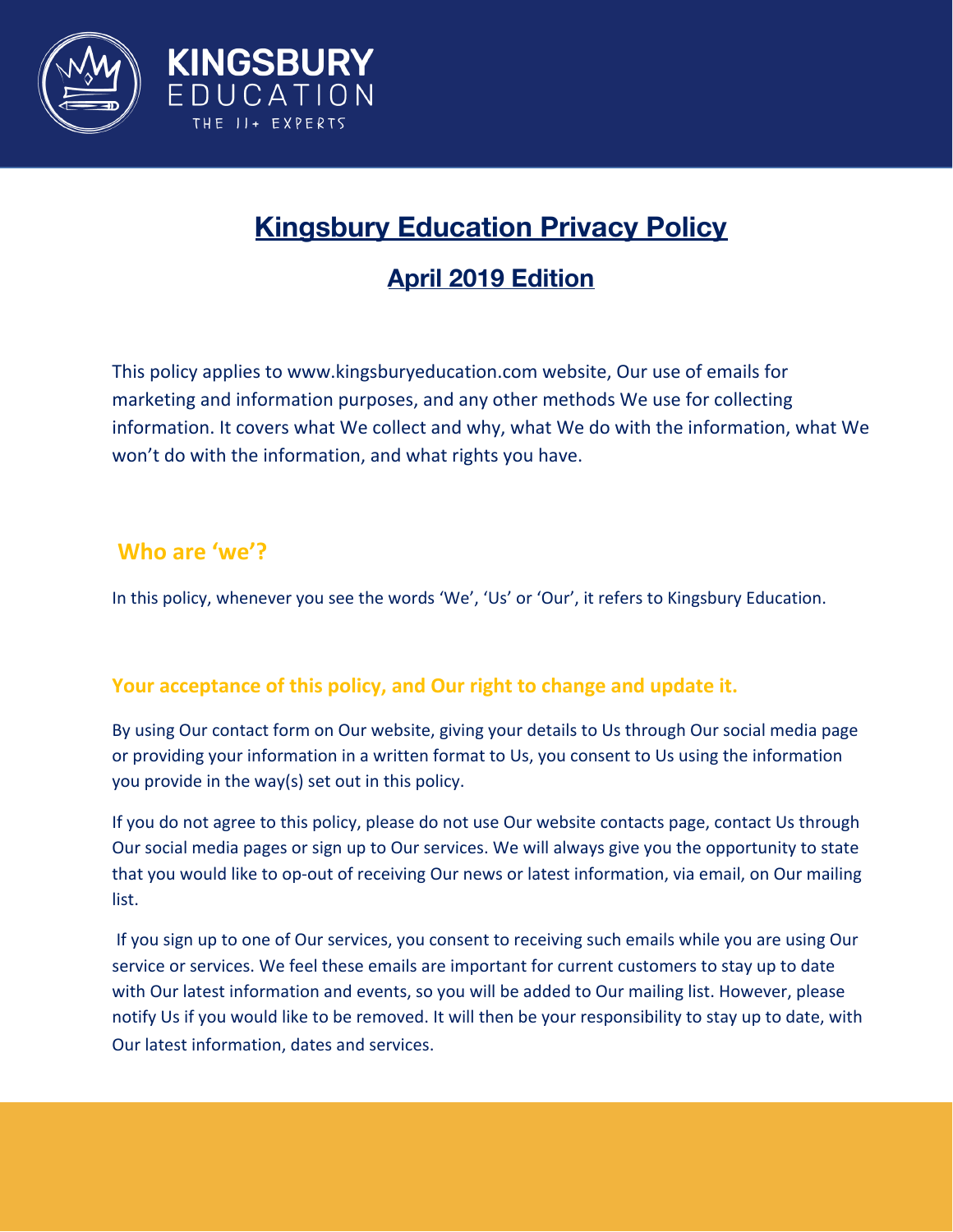If after using Our service or services you would like to be removed from Our mailing list and receiving Our emails, please reply to an email expressing your wish and We will happily remove your email address from Our contacts database.

We may make changes to this policy from time to time. If We do so, We will post the changes on this page of Our website and they will apply from the time We post them. This policy was last updated on 30<sup>th</sup> April 2019.

#### **What is personal data?**

Personal data is information that can be used to help identify an individual, such as name, address, phone number or email address.

#### **What information do We collect and why?**

We will only ever collect the information We need – including data that will be useful to help improve Our services.

We collect two kinds of information:

- 1. Personal information such as name, address, phone number, email address, your child's year group/ date of birth & any medical information We need to know about while your child is under Our supervision taking part in one of Our services or events. We collect this information in connection with the services We offer. For example, it is important We know which year group your child is in, in order to help them best in the tuition We are providing for them. We also need a way of contacting you in the case of an emergency with your child. We need this information to enable Us to provide you with more personalised information about a service or services We offer. This information will stay confidential unless in an emergency situation where it is vital that emergency service staff need to know more about your child. None of this information will ever be available to any other companies and will always stay within Our professional use only.
- 2. Non-personal information, available to Us via social media data, when you interact with Our social media pages, Our website, information accessed and files downloaded. This helps Us to expand Our marketing knowledge and improve and grow the services We can offer to you. This information will always stay confidential. None of this information will ever be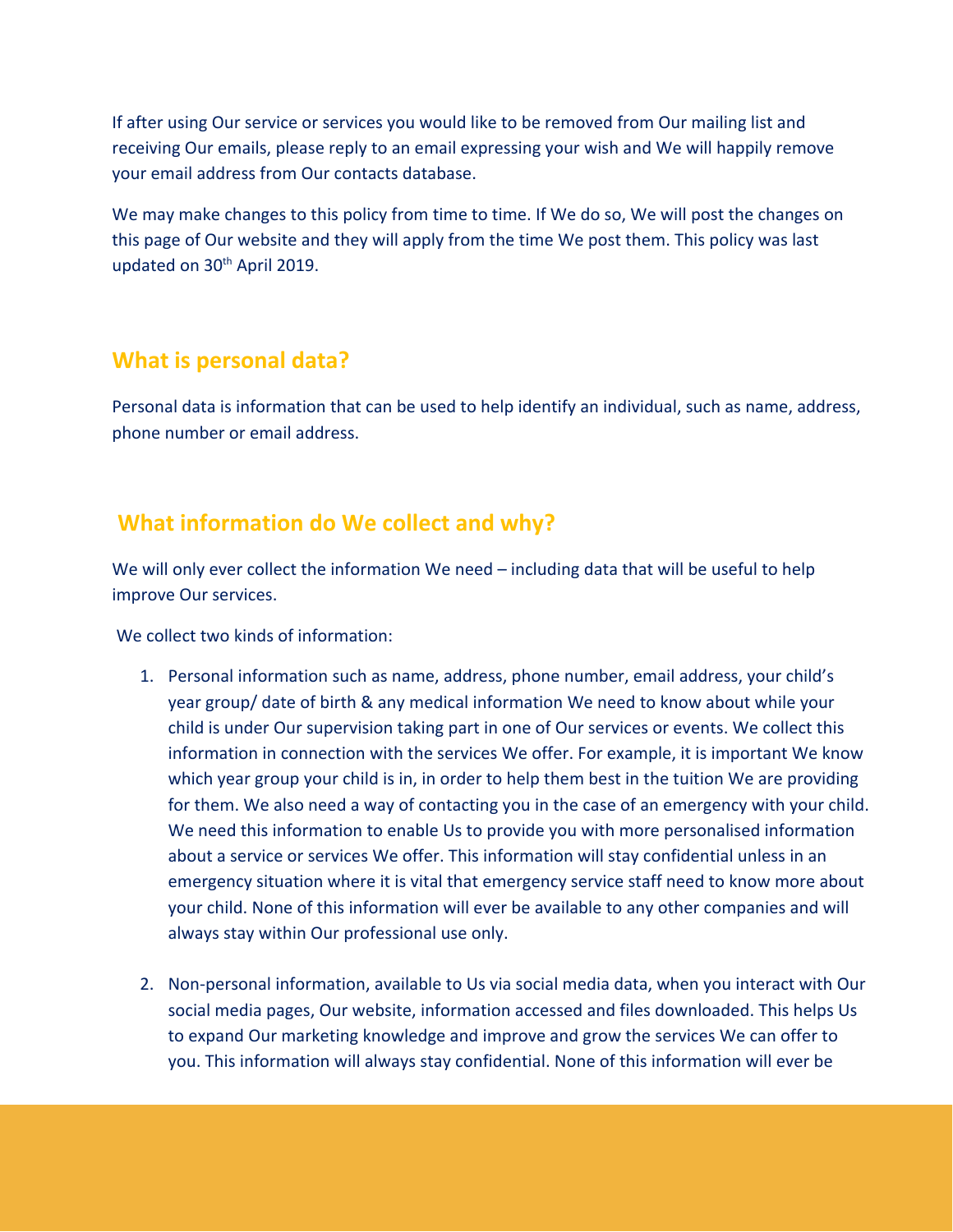available to third parties or any other companies and will always stay within Our professional use only.

You don't have to disclose any of this information to browse Our website or social media page. However, if you do choose to withhold requested information, We may not be able to provide you with information on the services We offer.

## **What do We do with the information?**

We will use the information you provide to:

- 1. Fulfil your requests such as age appropriate information on the services We offer, competition entries & participation in campaigns.
- 2. Personal information on your child, such as name, date of birth and medical information, becomes a part of their confidential record which We will use and refer to during the time they are signed up for one or more of Our services. This information will stay confidential unless in an emergency situation where it is vital that emergency service staff need to know more about your child.
- 3. As part of Our market research on the demographics, interests and behaviour of Our customers and supporters to help Us gain a better understanding of them and to enable Us to improve and expand Our services.
- 4. Communicate with Our customers and supporters and provide you with information that We think may be of interest to you.

We will always ask Our customers and supporters if they would like to opt-out of becoming part of Our mailing list to receive the most up to date information. As of May 2018, customers and supporters will be required to 'opt out' of receiving communication from Us and We will only send marketing information to people who have agreed to Us doing this.

## **Sharing your information**

We will only share your information if:

1. We are legally required to do so, e.g. by a law enforcement agency legitimately exercising a power or if compelled by an order of the Court.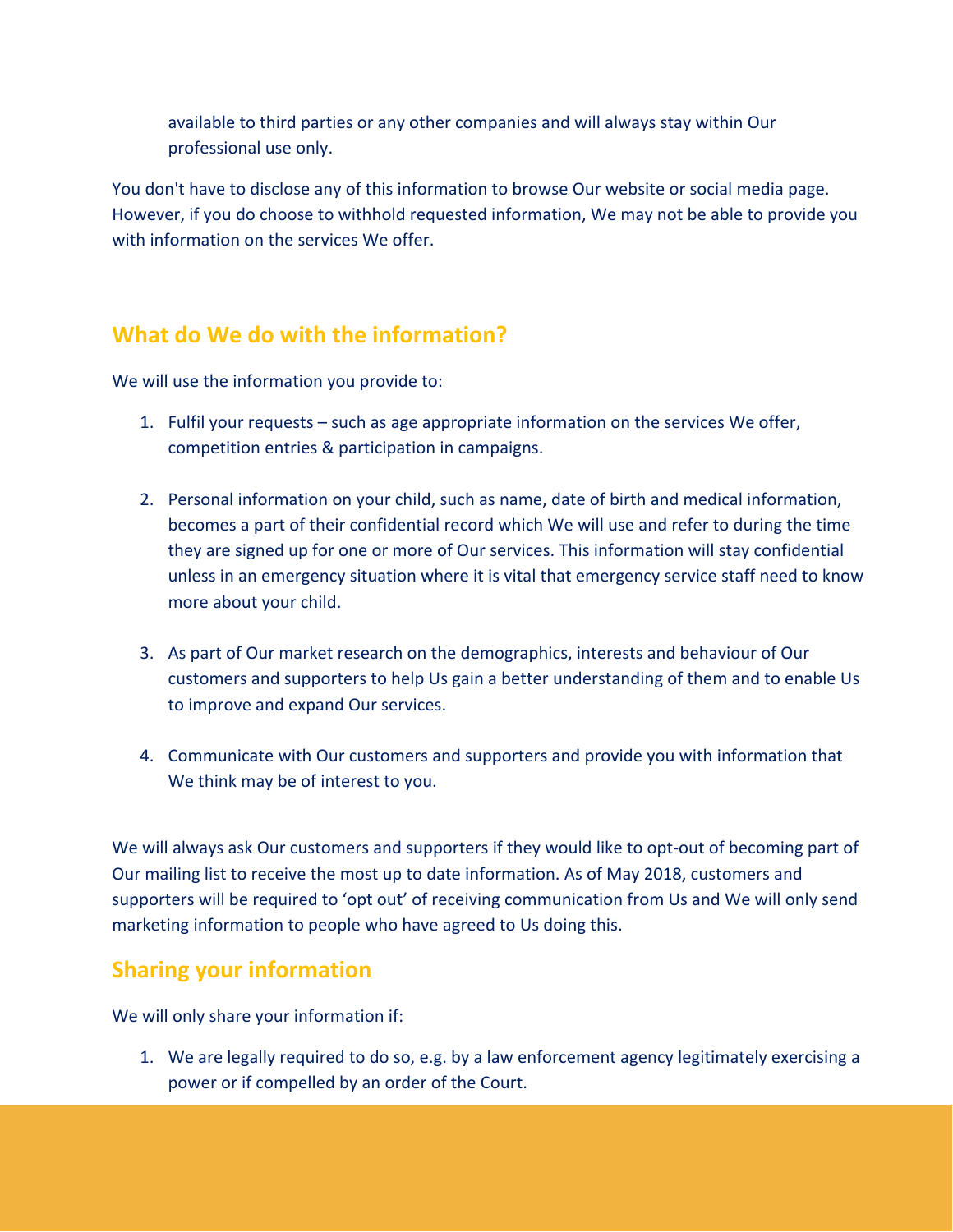2. We believe it is necessary to protect or defend Our rights, property or personal safety.

#### **Storing your information**

Information is stored by Us on computers located in the UK, and / or on cloud servers which may be situated inside or outside the European Economic Area.

We may also store information in paper files. We place a great importance on the security of all personally identifiable information associated with Our customers and supporters. We have security measures in place to attempt to protect against the loss, misuse and alteration of personal data under Our control. For example, only authorised personnel are authorised to access customer and child information.

While We cannot ensure or guarantee that loss, misuse or alteration of data will not occur while it is under Our control, We use Our best efforts to try to prevent this.

Unfortunately, the transmission of data across the internet is not completely secure and whilst We do Our best to try to protect the security of your information We cannot ensure or guarantee that loss, misuse or alteration of data will not occur whilst data is being transferred.

We will keep your information only for as long as We need it to provide you with the services or information you have required, to administer your relationship with Us, to comply with the law, or to ensure We do not communicate with people that have asked Us not to.

When We no longer need information We will always dispose of it securely, using specialist companies if necessary to do this work for Us.

### **What We don't do with your information**

We never sell or share your information to other organisations or companies to use for their own purposes. Your rights The Data Protection Act and GDPR give you certain rights over your data and how We use it. These include: